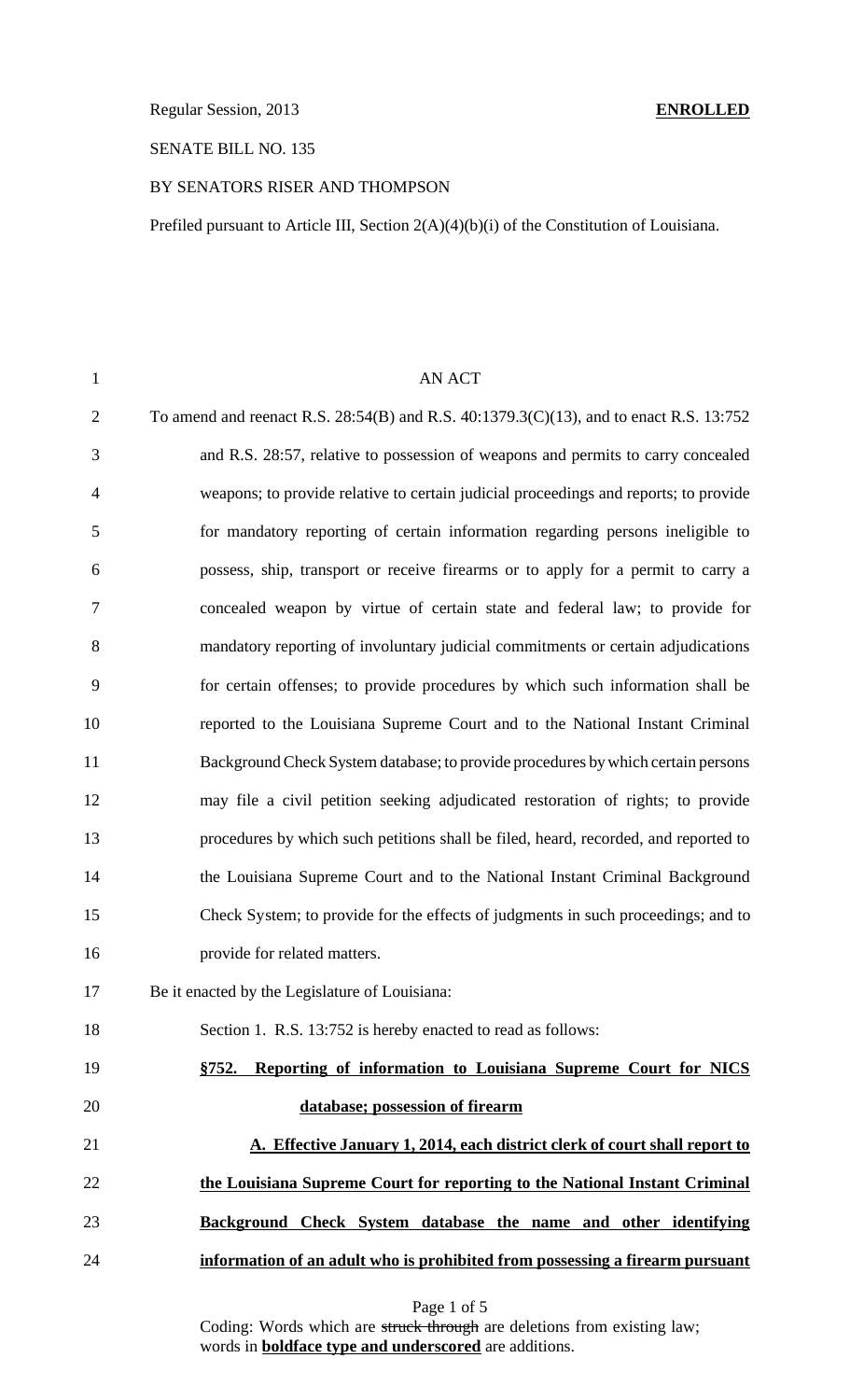| $\mathbf{1}$   | to the laws of this state or 18 U.S.C. $\S 922(d)(4)$ and $(g)(4)$ by reason of a    |
|----------------|--------------------------------------------------------------------------------------|
| $\overline{2}$ | conviction or adjudication in a court of that district for any of the following:     |
| 3              | (1) Guilty of a crime listed in R.S. $14:95.1(A)$ .                                  |
| $\overline{4}$ | (2) Not guilty by reason of insanity for a crime listed in R.S. 14:95.1(A).          |
| 5              | (3) Lacking mental capacity to proceed to trial for a crime listed in R.S.           |
| 6              | 14:95.1(A).                                                                          |
| 7              | (4) Ordered to be involuntarily committed to an inpatient mental health              |
| 8              | treatment facility pursuant to R.S. 28:54.                                           |
| 9              | <b>B.</b> The report shall be submitted to the Louisiana Supreme Court, in the       |
| 10             | manner and form as directed by the supreme court, within ten business days of        |
| 11             | the date of conviction, adjudication, or order of involuntary commitment.            |
| 12             | C. The Louisiana Supreme Court shall within fifteen business days of                 |
| 13             | receipt of the report submit the information in the report to the National           |
| 14             | <b>Instant Criminal Background Check System database.</b>                            |
| 15             | D. Except in the case of willful or wanton misconduct or gross                       |
|                |                                                                                      |
| 16             | negligence, no district clerk of court shall be held civilly or criminally liable on |
| 17             | the basis of the accuracy, availability, or unavailability of any information        |
| 18             | reported or required to be reported pursuant to this Section.                        |
| 19             | Section 2. R.S. 28:54(B) is hereby amended and reenacted to read as follows:         |
| 20             | §54. Judicial commitment; procedure                                                  |
| 21             | $\ast$<br>$\ast$<br>$\ast$                                                           |
| 22             | $B(1)$ The petition shall contain the facts which that are the basis of the          |
| 23             | assertion and provide the respondent with adequate notice and knowledge relative     |
| 24             | to the nature of the proceedings.                                                    |
| 25             | (2) In addition, the petition shall contain the following information                |
| 26             | regarding the respondent:                                                            |
| 27             | (a) Name.                                                                            |
| 28             | (b) Date of birth.                                                                   |
| 29             | (c) Aliases, if any.                                                                 |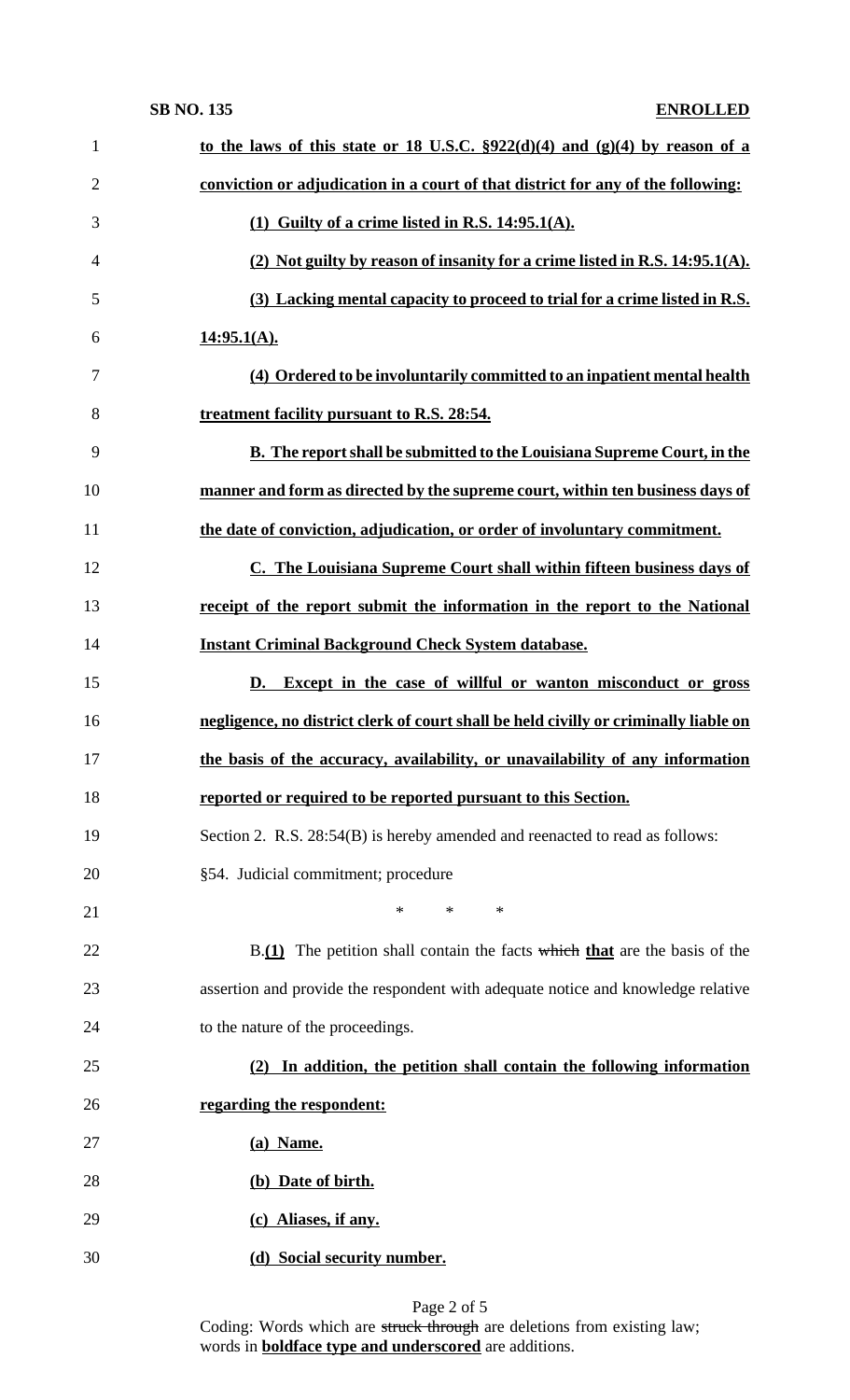| $\mathbf{1}$   | $(e)$ Sex.                                                                          |
|----------------|-------------------------------------------------------------------------------------|
| $\overline{2}$ | (f) Race.                                                                           |
| 3              | If the petitioner is unable to provide any of the information listed in this        |
| 4              | Paragraph, the petitioner shall include in the petition the reasons why that        |
| 5              | information cannot be provided.                                                     |
| 6              | $\ast$<br>$*$<br>∗                                                                  |
| 7              | Section 3. R.S. 28:57 is hereby enacted to read as follows:                         |
| 8              | §57. Petition for restoration of right to possess firearm and to apply for permit   |
| 9              | for concealed handgun; procedure                                                    |
| 10             | A. A person who is subject to the disabilities of 18 U.S.C. §922(d)(4) and          |
| 11             | $(g)(4)$ or of R.S. 40:1379.3(C)(13) because of an adjudication or commitment       |
| 12             | that occurred under the laws of this state may, upon release from involuntary       |
| 13             | commitment, file a civil petition seeking judgment ordering the removal of such     |
| 14             | disabilities.                                                                       |
| 15             | <b>B.</b> The petition for restoration shall be filed in the form of a rule to show |
| 16             | cause and shall be filed in the district in which the adjudication or order of      |
| 17             | <u>commitment occurred.</u>                                                         |
| 18             | C. The hearing on the petition shall be a contradictory proceeding with             |
| 19             | the attorney who represented the state in the original proceeding, or the           |
| 20             | attorney's successor, who shall represent the interests of the state and be served  |
| 21             | with a copy of the petition and citation to answer it not less than thirty days     |
| 22             | prior to the hearing.                                                               |
| 23             | D. The hearing shall be in chambers, unless the court determines that               |
| 24             | it is in the best interest of the public that the hearing be in open court.         |
| 25             | E. At the hearing, the court shall consider evidence concerning:                    |
| 26             | (1) The circumstances regarding the firearm disabilities from which                 |
| 27             | relief is sought.                                                                   |
| 28             | (2) The petitioner's mental health and criminal history records, if any.            |
| 29             | The petitioner's reputation, developed at a minimum through<br>(3)                  |
| 30             | character witness statements, testimony, or other character evidence.               |
|                |                                                                                     |

Page 3 of 5

Coding: Words which are struck through are deletions from existing law; words in **boldface type and underscored** are additions.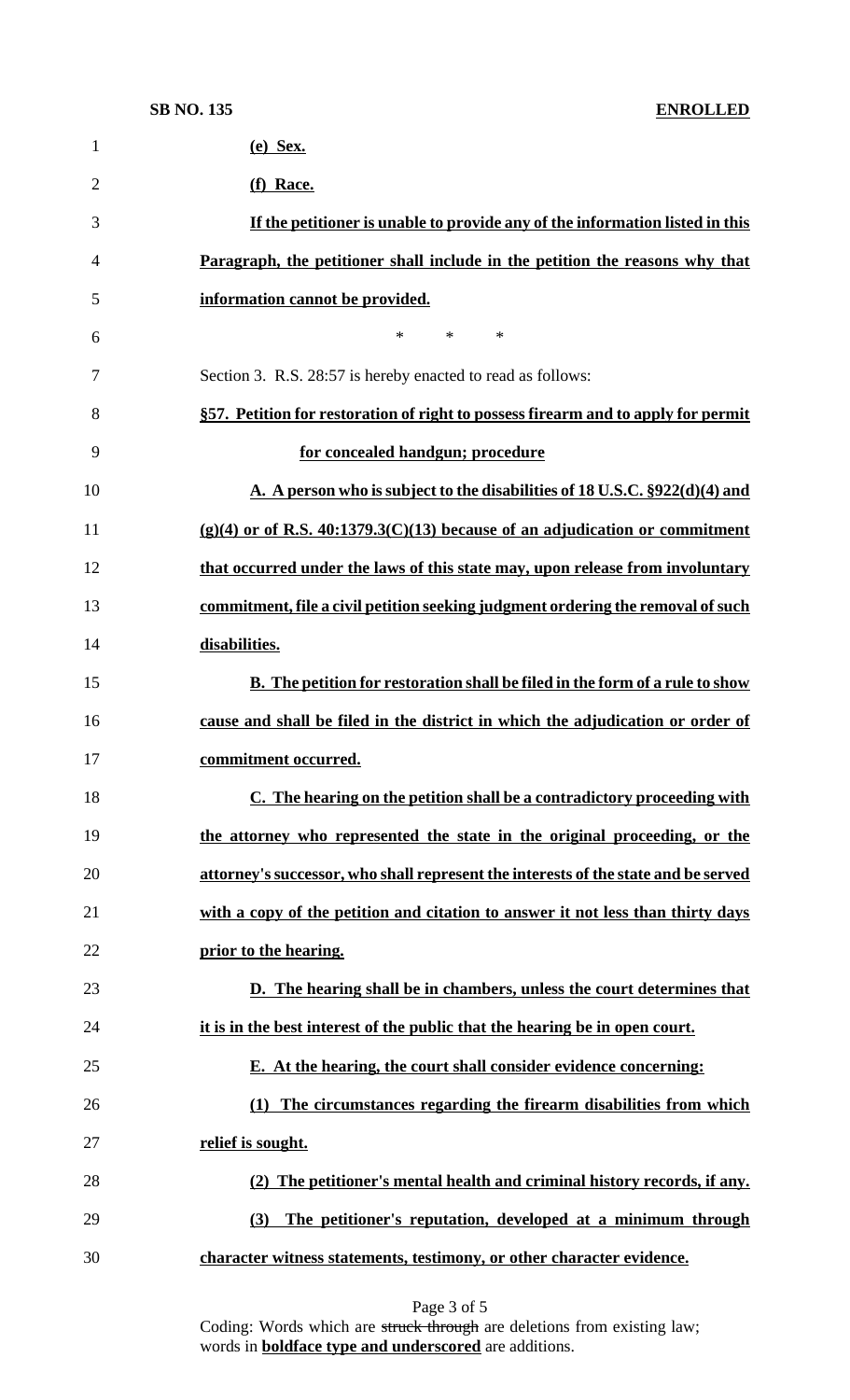# **SB NO. 135 ENROLLED**

| 1              | (4) Changes in the petitioner's condition or circumstances since the                 |
|----------------|--------------------------------------------------------------------------------------|
| $\overline{2}$ | original adjudication or commitment relevant to the relief sought. If the court      |
| 3              | determines the hearing should be open to the public, upon motion by the              |
| 4              | petitioner for restoration, the court may allow for in camera inspection of any      |
| 5              | mental health records.                                                               |
| 6              | F. The court shall render such judgment as the nature of the relief and              |
| 7              | the law and evidence shall justify. The court shall grant the relief requested if    |
| 8              | it finds, by a preponderance of the evidence, that the petitioner's record and       |
| 9              | reputation are such that he will not be likely to act in a manner dangerous to       |
| 10             | public safety and that the granting of the relief requested would not be contrary    |
| 11             | to the public interest. A record of the proceedings shall be kept.                   |
| 12             | G. In the event of a closed hearing, the record of the proceedings shall             |
| 13             | remain under seal and be disclosed only to an appellate court or the parties. The    |
| 14             | district court order may be reviewed on appeal to the court of appeal under a        |
| 15             | de novo standard of review. The appellate court shall maintain the                   |
| 16             | confidentiality of the records.                                                      |
| 17             | H. The petitioner for restoration in all cases shall pay the costs of the            |
| 18             | proceedings.                                                                         |
|                | I. After a judgment granting restoration of rights under this Section has            |
| 19             | become final and definitive, the clerk of court in the district where the judgment   |
| 20             |                                                                                      |
| 21             | was rendered shall, as soon as is practicable, but in no case later than ten         |
| 22             | business days after receipt of the final and definitive judgment, forward a copy     |
| 23             | of the judgment to the Louisiana Supreme Court. The Louisiana Supreme                |
| 24             | Court shall within fifteen business days after receipt of the judgment revise the    |
| 25             | person's record in any information database that the Louisiana Supreme Court         |
| 26             | makes available to the National Instant Criminal Background Check System             |
| 27             | and shall notify the United States Attorney General for the purpose of reporting     |
| 28             | to the National Instant Criminal Background Check System that the basis for          |
| 29             | the disabilities imposed by 18 U.S.C. $\S 922(d)(4)$ and $(g)(4)$ no longer applies. |

Page 4 of 5

Coding: Words which are struck through are deletions from existing law; words in **boldface type and underscored** are additions.